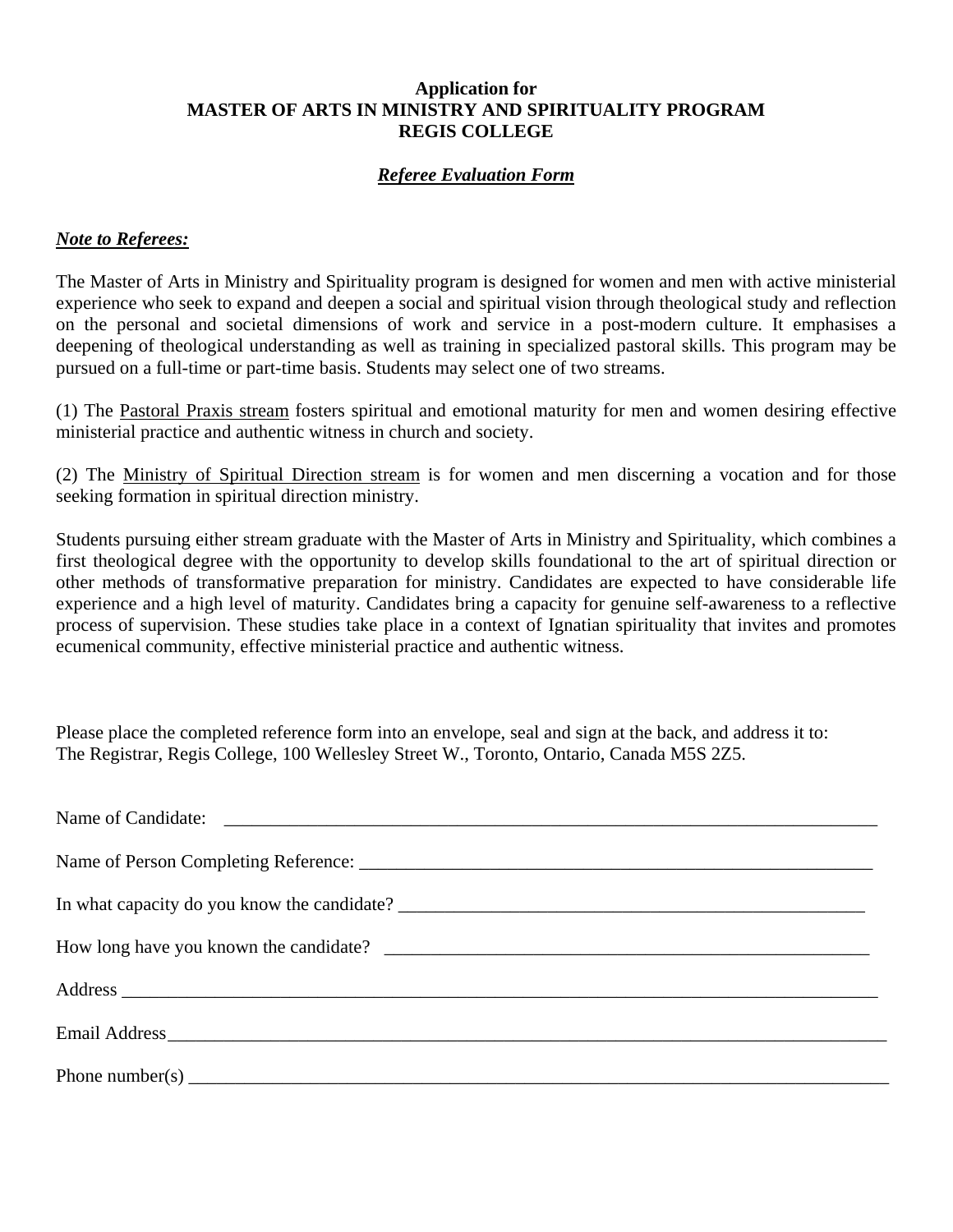Pleasee mark with "X" to describe the candidate with respect to the following skills, characteristics, aptitudes and capacities.

| $\overline{\phantom{a}}$ | $5 = an$<br>area<br>established<br>strength | $4 =$<br>proven<br>ability | $3 = some$<br>ability | $2 = show$<br>aptitude | $1 =$ would need to<br>overcome<br><i>obstacles to</i><br>develop in this | $0 =$ unable<br>to judge |
|--------------------------|---------------------------------------------|----------------------------|-----------------------|------------------------|---------------------------------------------------------------------------|--------------------------|
|                          |                                             |                            |                       |                        | area                                                                      |                          |

#### *Communication, Learning*

| Communication, Learning            |  |  |  |  |  |  |  |  |  |
|------------------------------------|--|--|--|--|--|--|--|--|--|
| academic ability                   |  |  |  |  |  |  |  |  |  |
| offers constructive feedback       |  |  |  |  |  |  |  |  |  |
| writing skills                     |  |  |  |  |  |  |  |  |  |
| speaks well in public              |  |  |  |  |  |  |  |  |  |
| able to solve problems             |  |  |  |  |  |  |  |  |  |
| listening skills                   |  |  |  |  |  |  |  |  |  |
| able to revise a position          |  |  |  |  |  |  |  |  |  |
| Faith                              |  |  |  |  |  |  |  |  |  |
| faith is a part of daily life      |  |  |  |  |  |  |  |  |  |
| prayerful                          |  |  |  |  |  |  |  |  |  |
| appreciates the gifts of<br>others |  |  |  |  |  |  |  |  |  |
| concerned about injustice          |  |  |  |  |  |  |  |  |  |
| accepts limitations of others      |  |  |  |  |  |  |  |  |  |
| Social, Pastoral                   |  |  |  |  |  |  |  |  |  |
| takes initiative                   |  |  |  |  |  |  |  |  |  |
| empathetic to others               |  |  |  |  |  |  |  |  |  |
| relates well to other cultures     |  |  |  |  |  |  |  |  |  |
| able to receive criticism          |  |  |  |  |  |  |  |  |  |
| adapts well to change              |  |  |  |  |  |  |  |  |  |
| works well in team setting         |  |  |  |  |  |  |  |  |  |
| has a sense of humour              |  |  |  |  |  |  |  |  |  |
| sets realistic goals               |  |  |  |  |  |  |  |  |  |
| manages conflict well              |  |  |  |  |  |  |  |  |  |
| able to keep a confidence          |  |  |  |  |  |  |  |  |  |
| responsible                        |  |  |  |  |  |  |  |  |  |
| seeks the advice of others         |  |  |  |  |  |  |  |  |  |

#### **Please respond to questions 1- 5 on a separate sheet of paper, with short comments.**

- 1. What is your appraisal of the applicant's personal, psychological maturity and ability for ministry?
- 2. Please mention at least one relevant area of the applicant's life or work which you feel is in need of growth?
- 3. In your experience does this person have the maturity to work in small groups? Are they able to share their values, inner experiences, and effectively deal with conflicts ?
- 4. In your opinion is this candidate well suited for a graduate program in Ministry and Spirituality?
- 5. Is there any other comments you would like to mention about this applicant?